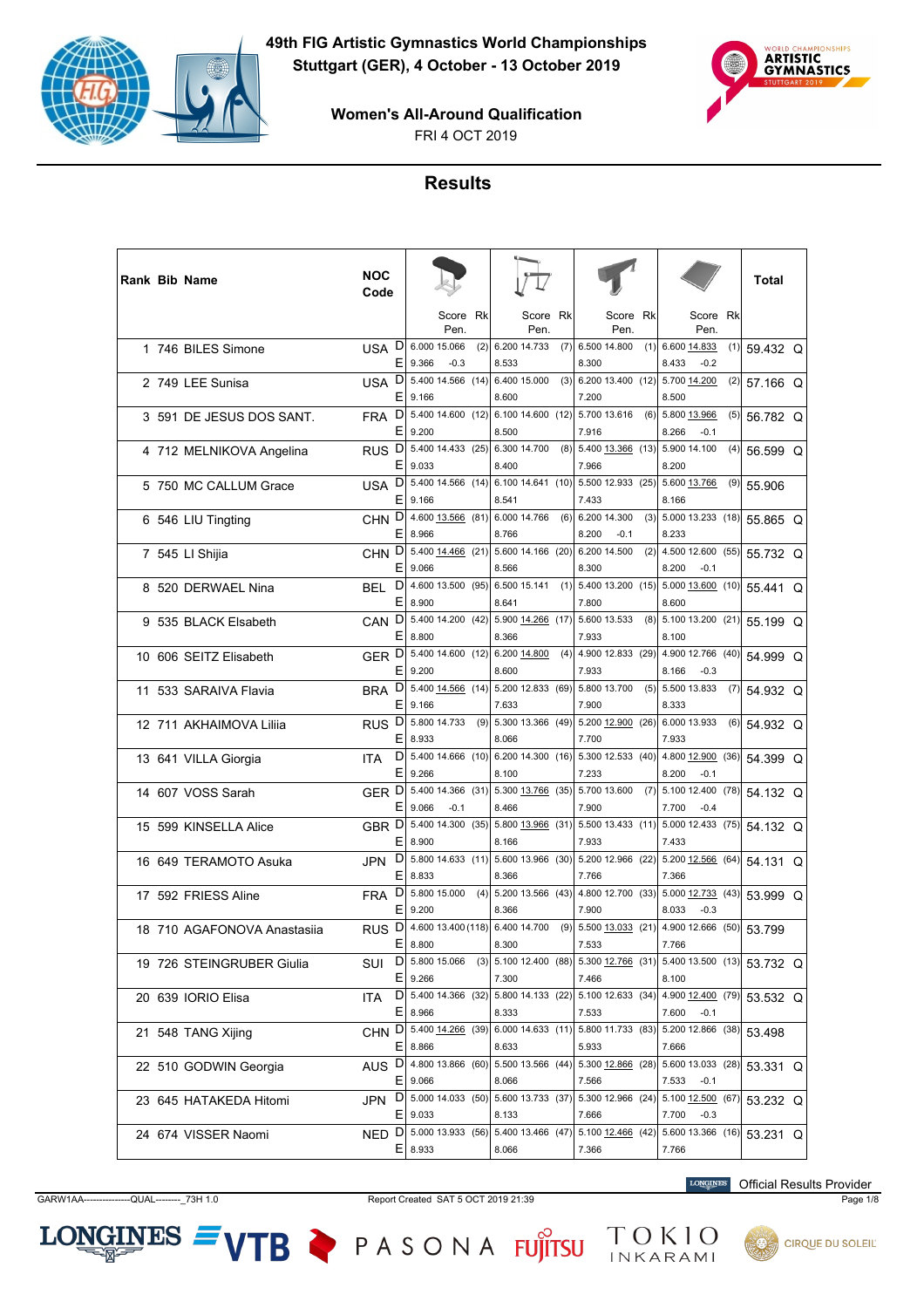



FRI 4 OCT 2019

## **Results**

|  | <b>Rank Bib Name</b>        | NOC<br>Code      |        |                                                                            |                                |                                                                 |                                                |     | <b>Total</b> |  |
|--|-----------------------------|------------------|--------|----------------------------------------------------------------------------|--------------------------------|-----------------------------------------------------------------|------------------------------------------------|-----|--------------|--|
|  |                             |                  |        | Score Rk<br>Pen.                                                           | Score Rk<br>Pen.               | Score Rk<br>Pen.                                                | Score Rk<br>Pen.                               |     |              |  |
|  | 25 536 MOORS Brooklyn       | CAN D            | Ε      | 5.400 13.900 (59)<br>8.600<br>$-0.1$                                       | 8.333                          | 5.000 13.333 (50) 5.100 12.133 (56) 5.200 13.566 (11)<br>7.033  | 8.366                                          |     | 52.932 Q     |  |
|  | 26 744 VARINSKA Diana       | UKR D            | Е      | 4.600 13.500 (95)<br>8.900                                                 | 7.733                          | 6.000 13.733 (39) 5.200 12.966 (22) 5.200 12.700 (46)<br>7.766  | 7.600<br>$-0.1$                                |     | 52.899 Q     |  |
|  | 27 585 RODRIGUEZ Cintia     | <b>ESP</b>       | D<br>Е | 4.600 13.533 (88)<br>8.933                                                 | 5.600 13.866 (33)<br>8.266     | 4.700 12.600 (36)<br>7.900                                      | 4.600 12.800 (39)<br>8.200                     |     | 52.799 Q     |  |
|  | 28 654 LEE Yunseo           | KOR D            | E      | 4.600 13.333 (132)<br>8.733                                                | 7.833                          | 6.300 14.133 (24) 5.100 12.433 (43) 5.200 12.600 (58)<br>7.333  | 7.400                                          |     | 52.499 R1    |  |
|  | 29 638 DAMATO Asia          | ITA              | D<br>Е | 5.400 14.500 (18)<br>9.100                                                 | 8.200                          | 5.800 14.000 (27) 5.100 11.833 (73)<br>6.733                    | 4.700 12.100 (103)<br>7.400                    |     | 52.433       |  |
|  | 30 618 KOVACS Zsofia        | HUN D            | Е      | 5.400 14.433 (25)<br>9.033                                                 | 5.700 14.200 (18)<br>8.500     | 5.400 11.566 (87)<br>6.166                                      | 5.000 12.233 (90)<br>7.533<br>$-0.3$           |     | 52.432 R2    |  |
|  | 31 502 DOMINICI Martina     | ARG D            | Е      | 5.400 14.200 (41)<br>8.900<br>$-0.1$                                       | 8.000                          | 5.300 13.300 (51) 5.000 12.366 (45)<br>7.366                    | 5.000 12.566 (59)<br>7.866<br>$-0.3$           |     | 52.432 R3    |  |
|  | 32 582 PEREZ Ana            | ESP D            | Е      | 4.600 13.666 (70)<br>9.066                                                 | 8.333                          | 5.500 13.833 (34) 5.100 11.500 (92)<br>6.400                    | 5.600 13.200 (22)<br>7.600                     |     | 52.199 R4    |  |
|  | 33 656 YEO Seojeong         | KOR <sup>D</sup> | Ε      | 5.800 14.933<br>(5)<br>9.133                                               | 5.000 12.366 (90)<br>7.366     | $5.500$ 11.833 (75)<br>6.333                                    | 5.200 13.066 (24)<br>7.866                     |     | 52.198       |  |
|  | 34 672 THORSDOTTIR Eythora  | NED.             | D<br>E | 5.400 14.400 (28)<br>9.000                                                 | 6.966                          | 4.500 11.466 (130) 5.300 13.333 (14)<br>8.033                   | 4.600 12.966 (31)<br>8.366                     |     | 52.165       |  |
|  | 35 740 BACHYNSKA Anastasija | UKR D            | Ε      | $5.000$ 13.866 (61)<br>8.866                                               | 7.400                          | 5.700 13.100 (59) 5.600 11.966 (65) 5.100 13.233 (20)<br>6.366  | 8.133                                          |     | 52.165       |  |
|  | 36 504 MAGISTRATI Abigail   | ARG D            | Ε      | 5.400 14.400 (28)<br>9.000                                                 | $5.000$ 12.866 (66)<br>7.866   | $5.200$ 12.000 (63)<br>6.800                                    | 4.900 12.766 (42)<br>7.866                     |     | 52.032       |  |
|  | 37 597 FENTON Georgia-Mae   | GBR <sub>D</sub> | Ε      | 4.600 13.533 (88)<br>8.933                                                 | $6.000$ 14.333 (15)<br>8.333   | 5.000 11.566 (86)<br>6.566                                      | 4.700 12.500 (66)<br>7.800                     |     | 51.932       |  |
|  | 38 596 DOWNIE Elissa        | GBR <sup>D</sup> | Е      | 5.400 14.466 (21)<br>9.066                                                 | 7.166                          | 5.500 12.666 (81) 5.100 12.366 (46) 5.500 12.433 (76)<br>7.266  | 6.933                                          |     | 51.931       |  |
|  | 39 540 WOO Victoria         | <b>CAN</b>       | D<br>Ε | 4.600 13.500 (95)<br>8.900                                                 | $5.100$ $13.500$ (46)<br>8.400 | 4.800 12.300 (50)<br>7.500                                      | 4.800 12.500 (68)<br>7.700                     |     | 51.800       |  |
|  | 40 671 MORENO Alexa         | MEX <sub>D</sub> | E      | 5.800 14.900<br>(6)<br>9.100                                               | 5.300 12.666 (80)<br>7.366     | 5.200 11.900 (72)<br>6.800<br>$-0.1$                            | 5.000 12.300 (88)<br>7.300                     |     | 51.766       |  |
|  | 41 724 KAESLIN Ilaria       | SUI              | D<br>Е | 4.600 13.600 (78)<br>9.000                                                 | 8.066                          | 4.900 12.966 (61) 4.900 12.466 (41) 4.600 12.466 (72)<br>7.566  | 7.966<br>$-0.1$                                |     | 51.498       |  |
|  | 42 584 POPA Roxana          | <b>ESP</b>       | D<br>Ε | 4.600 13.766 (65)<br>9.166                                                 | 5.600 13.991 (28)<br>8.391     | 5.000 9.900 (175)<br>4.900                                      | 5.400 13.800<br>8.400                          | (8) | 51.457       |  |
|  | 43 518 BRASSART Maellyse    | BEL              | D<br>Е | 4.600 13.600 (78)<br>9.000                                                 | 5.100 13.133 (56)<br>8.033     | 4.800 11.733 (80)<br>6.933                                      | 4.600 12.766 (41)<br>8.166                     |     | 51.232       |  |
|  | 44 621 SCHERMANN Bianka     |                  | E.     | HUN D 4.600 13.366 (128)<br>8.766                                          | 8.466                          | 5.500 13.966 (29) 4.700 11.266 (109) 5.100 12.600 (57)<br>6.566 | 7.500                                          |     | 51.198       |  |
|  | 45 676 WEVERS Lieke         | NED <sub>D</sub> |        | 4.600 13.733 (68)                                                          | 5.400 13.900 (32)              | 4.000 10.366 (158)                                              | 4.800 13.033 (26)                              |     | 51.032       |  |
|  | 46 530 FIDELIS Thais        | BRA D            | Е      | 9.133<br>4.600 13.633 (74)                                                 | 8.500                          | 6.366<br>5.100 12.733 (73) 5.400 12.833 (30)                    | 8.233<br>5.000 11.833 (127)                    |     | 51.032       |  |
|  | 47 642 FRANCIS Danusia      |                  |        | $E$   9.033<br>JAM D 4.600 13.500 (95) 5.000 12.350 (91) 4.900 12.566 (39) | 7.633                          | 7.433                                                           | 7.133<br>$-0.3$<br>4.900 12.566 (62)           |     | 50.982       |  |
|  | 48 512 NEDOV Emma           |                  | E      | $E$   8.900<br>AUS D 4.600 13.533 (88)<br>8.933                            | 7.350<br>8.000                 | 7.666<br>4.800 12.800 (70) 5.400 13.100 (18)<br>7.700           | 7.666<br>4.800 11.466 (150)<br>7.066<br>$-0.4$ |     | 50.899       |  |

GARW1AA---------------QUAL--------\_73H 1.0 Report Created SAT 5 OCT 2019 21:39 Page 2/8

 $LONGINES =$ 

VTB PASONA FUJITSU TOKIO

**LONGINES** Official Results Provider

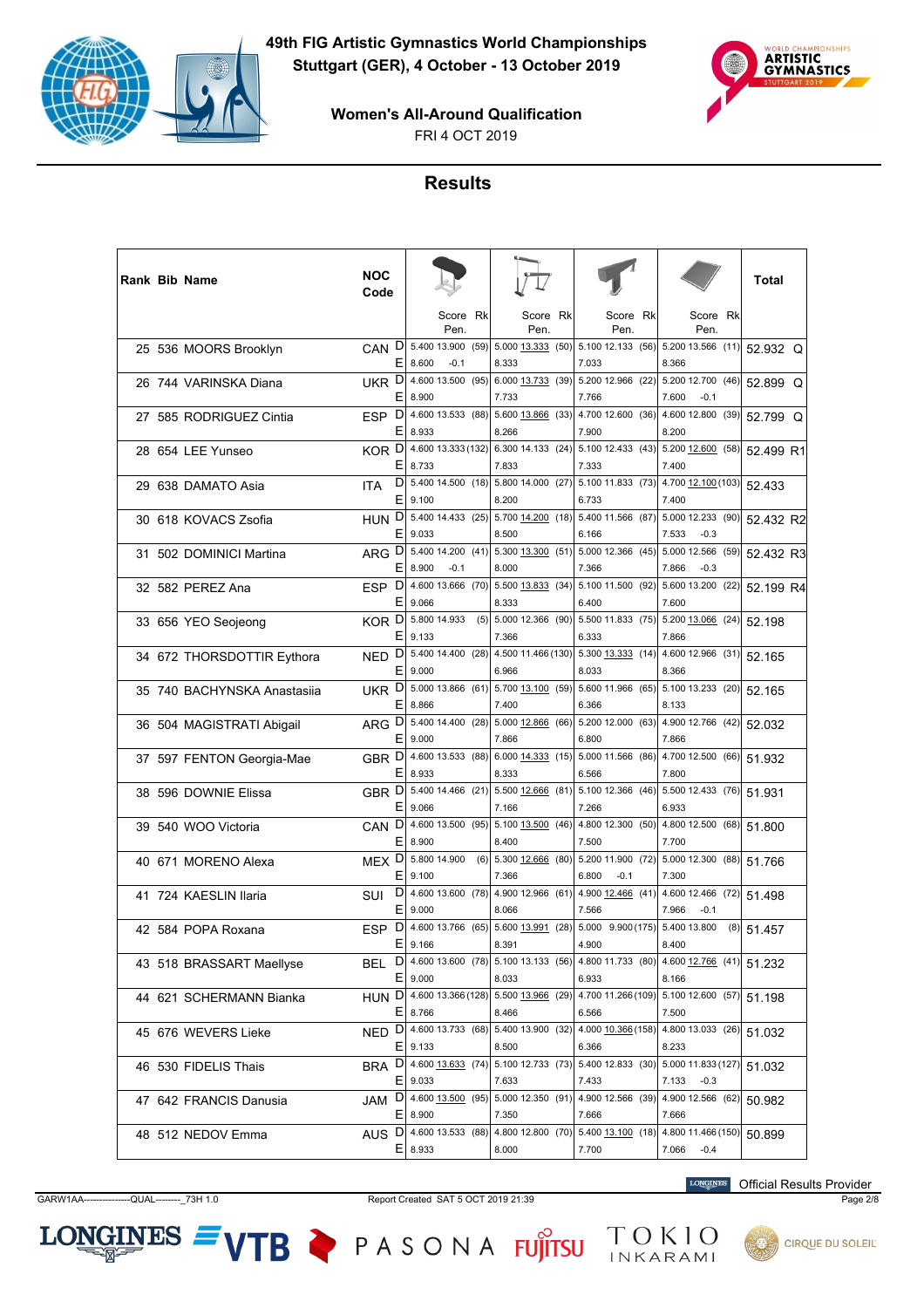



FRI 4 OCT 2019

# **Results**

|  | Rank Bib Name                 | NOC<br>Code              |             |                                     |                                                                                                   |                             |      |                                       | Total  |
|--|-------------------------------|--------------------------|-------------|-------------------------------------|---------------------------------------------------------------------------------------------------|-----------------------------|------|---------------------------------------|--------|
|  |                               |                          |             | Score Rk<br>Pen.                    | Score Rk<br>Pen.                                                                                  | Score Rk<br>Pen.            |      | Score Rk<br>Pen.                      |        |
|  | 49 743 RADIVILOVA Angelina    | UKR D<br>Ε               | 8.766       | 4.800 13.566 (87)                   | 5.700 12.966 (62) 5.300 11.300 (106)<br>7.266                                                     | 6.000                       |      | 5.300 13.066 (25)<br>7.766            | 50.898 |
|  | 50 696 KIM Su Jong            | PRK <sup>D</sup><br>E.   | 8.800       |                                     | 5.400 14.200 (42) 5.400 12.933 (63) 4.900 11.100 (124) 5.200 12.633 (54)<br>7.533                 | 6.200                       |      | 7.433                                 | 50.866 |
|  | 51 561 HOLASOVA Aneta         | D<br>CZE<br>Е            | 8.933       | 4.600 13.533 (88)                   | 5.100 12.800 (72) 5.100 11.800 (76)<br>7.700                                                      | 6.700                       |      | 4.900 12.633 (52)<br>7.733            | 50.766 |
|  | 52 603 PETZ Emelie            | GER D<br>Ε               | 9.166       | 4.600 13.766 (65)                   | 5.900 13.233 (53) 5.400 11.533 (88)<br>7.333                                                      | 6.133                       |      | 4.900 12.166 (98)<br>7.366<br>$-0.1$  | 50.698 |
|  | 53 557 VIDIAUX Marcia         | CUB <sub>D</sub><br>E.   | 8.766       | 5.600 14.366 (33)                   | 4.700 11.800 (118) 5.100 11.733 (81)<br>7.100                                                     | 6.633                       |      | 5.100 12.733 (45)<br>7.633            | 50.632 |
|  | 54 705 HOLBURA Maria          | ROU <sup>D</sup><br>Е    | 8.700       | 4.600 13.300 (138)                  | 4.800 12.233 (97)<br>7.433                                                                        | 5.200 12.733<br>7.533       | (32) | 4.900 12.366 (81)<br>7.466            | 50.632 |
|  | 55 514 HAEMMERLE Elisa        | D<br>AUT<br>Ε            | 8.633       | 4.800 13.333 (137)<br>$-0.1$        | 4.900 12.866 (64) 4.800 11.933 (66)<br>7.966                                                      | 7.133                       |      | 4.400 12.400 (77)<br>8.000            | 50.532 |
|  | 56 702 CRISAN Ioana           | ROU <sup>D</sup><br>E.   | 8.933       | 5.000 13.833 (63)<br>$-0.1$         | 5.100 12.666 (79) 5.500 11.733 (82)<br>7.566                                                      | 6.233                       |      | 4.800 12.066 (105)<br>7.266           | 50.298 |
|  | 57 524 ALISTRATAVA Anastasiya | D<br><b>BLR</b><br>Ε     | 8.900       | 4.000 12.900 (164)                  | 5.900 14.066 (25) 5.400 10.500 (152)<br>8.166                                                     | 5.100                       |      | 4.900 12.600 (56)<br>7.800<br>$-0.1$  | 50.066 |
|  | 58 669 GUTIERREZ Anapaula     | MEX <sub>D</sub><br>Ε    | 9.133       | 5.000 14.133 (45)                   | 5.000 12.666 (78) 4.800 10.933 (135)<br>7.666                                                     | 6.133                       |      | 4.700 12.266 (89)<br>7.566            | 49.998 |
|  | 59 663 ABDUL HADI Farah Ann   | MAS <sub>D</sub><br>E.   | 8.833       |                                     | 4.600 13.433 (109) 5.100 12.833 (68)<br>7.733                                                     | 4.800 11.066 (125)<br>6.266 |      | 4.700 12.566 (60)<br>7.866            | 49.898 |
|  | 60 575 MOHAMED Mandy          | EGY D<br>Ε               | 8.866       | 4.600 13.466 (103)                  | 4.500 12.366 (89)<br>7.866                                                                        | 4.500 11.466 (95)<br>6.966  |      | 4.800 12.533 (65)<br>7.733            | 49.831 |
|  | 61 737 SAVRANBASI Nazli       | TUR <sup>D</sup><br>Е    | 8.833       | 4.600 13.433 (109)                  | 5.100 12.633 (85) 4.700 11.733 (79)<br>7.533                                                      | 7.033                       |      | 4.600 12.000 (108)<br>7.400           | 49.799 |
|  | 62 505 PISOS Agustina         | ARG D<br>E.              | 8.933       | 4.600 13.533 (88)                   | 4.800 12.666 (76) 3.900 11.466 (93)<br>7.866                                                      | 7.566                       |      | 4.500 12.100 (102)<br>7.600           | 49.765 |
|  | 63 730 MOKOSOVA Barbora       | SVK <sup>D</sup><br>Е    | 8.900       | 4.600 13.500 (95)                   | 5.200 13.100 (58) 4.500 11.366 (102)<br>7.900                                                     | 6.866                       |      | 4.300 11.766 (132)<br>7.466           | 49.732 |
|  | 64 515 MADER Jasmin           | D<br>AUT<br>Ε            | 8.833       | 4.600 13.433 (109)                  | 4.900 12.666 (77) 4.500 11.733 (78)<br>7.766                                                      | 7.233                       |      | 4.500 11.900 (116)<br>7.400           | 49.732 |
|  | 65 691 MARTINS Filipa         | POR D<br>E.              | 8.933       |                                     | 4.600 $\frac{13.533}{12}$ (88)  5.400 12.233 (98)  5.100 11.966 (64)  5.000 11.966 (112)<br>6.833 | 6.866                       |      | 7.266<br>$-0.3$                       | 49.698 |
|  | 66 693 AN Chang Ok            | <b>PRK</b><br>Ε          | 7.800       | $D$   5.400 13.100 (153) <br>$-0.1$ | 5.600 13.033 (60)<br>7.433                                                                        | 4.900 11.000 (131)<br>6.100 |      | 5.300 12.400 (80)<br>7.200<br>$-0.1$  | 49.533 |
|  | 67 556 DEREK Ana              | CRO D 4.400 13.433 (108) | E 9.033     |                                     | 3.300 10.600 (162) 5.100 12.400 (44)<br>7.300                                                     | 7.300                       |      | 5.000 13.033 (27)<br>8.033            | 49.466 |
|  | 68 709 ROOSKRANTZ Caitlin     | RSA D 4.600 13.233 (143) | $E$   8.733 | $-0.1$                              | $5.100$ 13.100 (57) 4.800 $\underline{11.300}$ (105)<br>8.000                                     | 6.500                       |      | 4.300 11.833 (126)<br>7.533           | 49.466 |
|  | 69 617 BOECZOEGO Dorina       | HUN D 4.600 13.566 (81)  | $E$   8.966 |                                     | 4.900 11.633 (124) 4.800 11.366 (103)<br>6.733                                                    | 6.566                       |      | 4.800 12.866 (37)<br>8.066            | 49.431 |
|  | 70 707 DARIES Naveen          | RSA D                    | $E$   8.633 | 4.600 13.133 (149)<br>$-0.1$        | 4.800 12.300 (93) 4.700 12.100 (57)<br>7.500                                                      | 7.400                       |      | 4.800 11.866 (120)<br>7.366<br>$-0.3$ | 49.399 |
|  | 71 703 GHICIUC Carmen         |                          | $E$ 8.766   |                                     | ROU D 4.600 13.366 (128) 4.300 11.466 (129) 5.000 12.600 (37)<br>7.166                            | 7.600                       |      | 4.400 11.966 (110)<br>7.566           | 49.398 |
|  | 72 694 KIM Son Hyang          | PRK D 5.400 14.033 (52)  | $E$   8.733 | $-0.1$                              | 5.100 12.266 (94)<br>7.166                                                                        | 5.300 10.533 (149)<br>5.233 |      | 5.400 12.500 (70)<br>7.100            | 49.332 |

GARW1AA---------------QUAL--------\_73H 1.0 Report Created SAT 5 OCT 2019 21:39 Page 3/8

**LONGINES** Official Results Provider



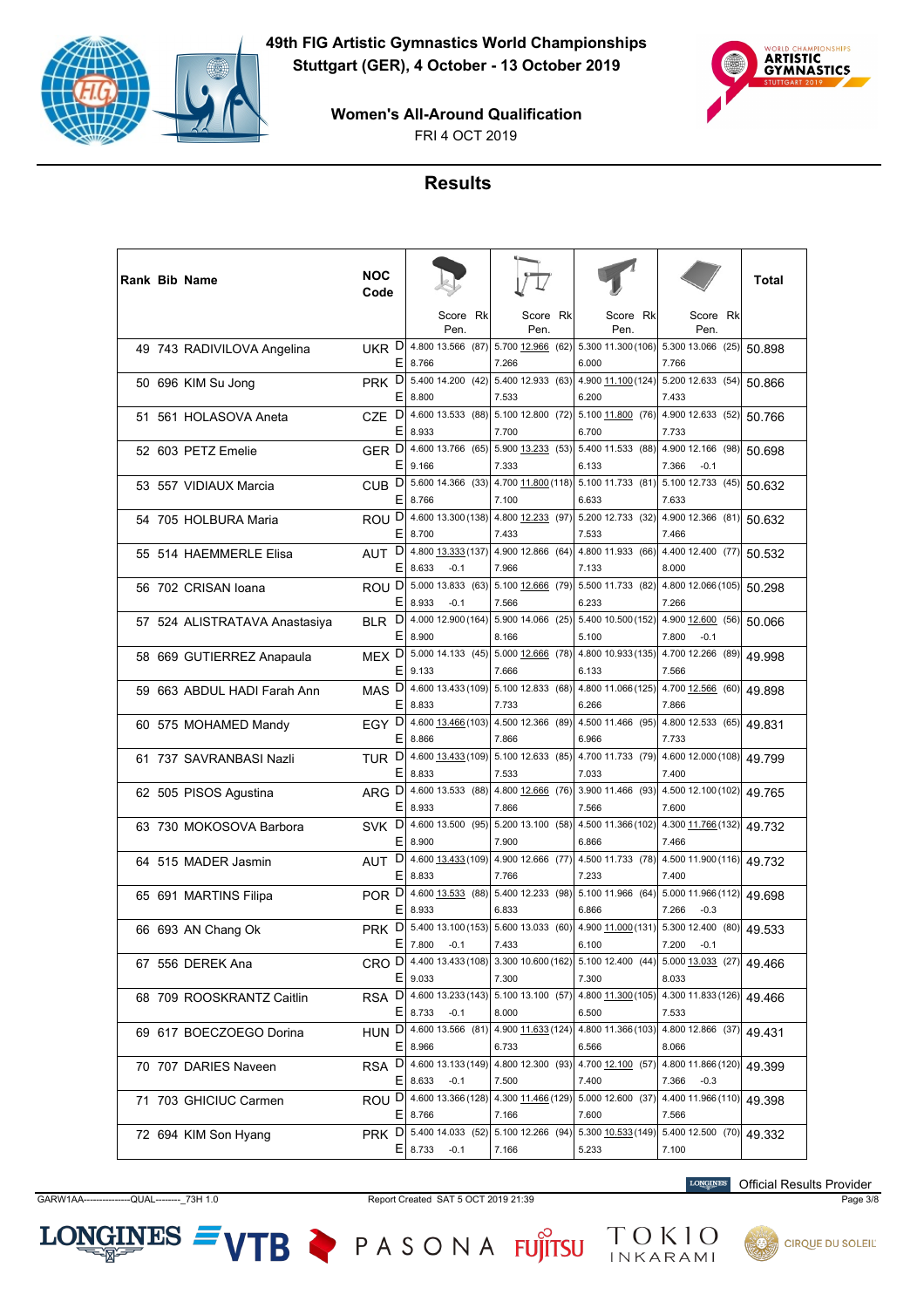



FRI 4 OCT 2019

## **Results**

|  | Rank Bib Name                | NOC<br>Code      |         |                                       |                                                                       |                                                |                                       | Total  |
|--|------------------------------|------------------|---------|---------------------------------------|-----------------------------------------------------------------------|------------------------------------------------|---------------------------------------|--------|
|  |                              |                  |         | Score Rk<br>Pen.                      | Score Rk<br>Pen.                                                      | Score Rk<br>Pen.                               | Score Rk<br>Pen.                      |        |
|  | 73 651 EOM Dohyun            | KOR <sup>D</sup> | Ε       | 7.600<br>$-0.1$                       | 5.000 12.500 (183) 5.400 11.933 (111) 5.000 12.333 (48)<br>6.533      | 7.333                                          | 4.900 12.566 (62)<br>7.666            | 49.332 |
|  | 74 670 LAGO Ana              | MEX <sub>D</sub> | Е       | 9.033                                 | 4.600 13.633 (74) 4.900 12.333 (92) 4.800 11.433 (100)<br>7.433       | 6.633                                          | 4.900 11.800 (130)<br>6.900           | 49.199 |
|  | 75 731 ADLERTEG Jonna        | SWE D            | Ε       | 4.600 13.433 (109)<br>8.833           | 7.100                                                                 | 5.600 12.700 (75) 4.000 11.033 (127)<br>7.033  | 4.100 11.933 (113)<br>7.833           | 49.099 |
|  | 76 738 UCTAS SANLI Goksu     | TUR <sup>D</sup> | Ε       | 4.600 13.333 (132)<br>8.733           | 8.000                                                                 | 2.800 10.800 (154) 4.900 11.933 (68)<br>7.033  | 4.900 13.000 (29)<br>8.100            | 49.066 |
|  | 77 704 GOLGOTA Denisa        | ROU <sup>D</sup> | Е       | 8.733<br>$-0.1$                       | 5.400 14.033 (52) 5.100 12.200 (102) 5.200 11.833 (74)<br>7.100       | 6.633                                          | 5.200 11.000 (184)<br>5.800           | 49.066 |
|  | 78 725 SIEGENTHALER Stefanie | SUI              | D<br>Ε  | 4.000 12.933 (160)<br>8.933           | 4.700 12.633 (82)<br>7.933                                            | 5.000 11.933 (67)<br>7.033<br>$-0.1$           | 4.300 11.533 (143)<br>7.333<br>$-0.1$ | 49.032 |
|  | 79 689 JANIK Gabriela        | <b>POL</b>       | D<br>Ε  | 8.866                                 | 4.800 13.666 (73) 4.900 12.633 (83) 4.600 10.233 (163)<br>7.733       | 5.633                                          | 4.400 12.300 (85)<br>7.900            | 48.832 |
|  | 80 576 SALEM Farah           | EGY D            | Е       | 8.933                                 | 4.600 13.533 (88) 4.900 12.133 (104) 5.000 11.400 (101)<br>7.233      | 6.400                                          | 4.500 11.633 (140)<br>7.133           | 48.699 |
|  | 81 542 CASTRO Simona         | CHI              | D<br>E  | 8.800                                 | 4.600 13.400 (118) 4.500 12.133 (103) 4.600 10.841 (139)<br>7.633     | 6.241                                          | 4.900 12.233 (91)<br>7.333            | 48.607 |
|  | 82 635 RAZ Lihie             | <b>ISR</b>       | D<br>Ε  | 8.833                                 | 4.600 13.433 (109) 4.200 11.333 (138) 5.000 11.500 (91)<br>7.133      | 6.500                                          | 4.700 12.333 (82)<br>7.633            | 48.599 |
|  | 83 678 ERICHSEN Julie        | NOR <sup>D</sup> | Е       | 8.900<br>$-0.1$                       | 4.600 13.400 (117) 4.700 11.966 (109) 4.400 11.500 (89)<br>7.266      | 7.100                                          | 4.300 11.733 (135)<br>7.533<br>$-0.1$ | 48.599 |
|  | 84 688 ORREGO Ariana         | <b>PER</b>       | D<br>Ε  | 8.833                                 | 4.600 13.433 (109) 4.600 11.333 (140) 4.800 11.500 (90)<br>6.733      | 6.700                                          | 4.700 12.300 (87)<br>7.600            | 48.566 |
|  | 85 565 PONIZILOVA Dominika   | CZE              | D<br>Ε  | 4.600 12.933 (163)<br>8.433<br>$-0.1$ | 7.300                                                                 | 4.800 12.100 (106) 4.600 12.133 (55)<br>7.533  | 4.200 11.333 (163)<br>7.133           | 48.499 |
|  | 86 690 CARDOSO Beatriz       | POR <sup>D</sup> | Е       | 8.800                                 | 4.200 13.000 (155) 4.300 11.533 (127) 4.900 12.100 (58)<br>7.233      | 7.200                                          | 4.600 11.866 (122)<br>7.266           | 48.499 |
|  | 87 753 CHUSOVITINA Oksana    | UZB              | D<br>Ε  | 5.800 14.833<br>(7)<br>9.033          | 7.600                                                                 | 3.600 11.200 (145) 4.500 11.100 (122)<br>6.600 | 4.200 11.300 (166)<br>7.100           | 48.433 |
|  | 88 735 TING Hua-Tien         | TPE              | D<br>Ε  | 8.633                                 | 4.000 12.633 (176) 4.500 12.433 (86) 5.200 11.466 (98)<br>7.933       | 6.366<br>$-0.1$                                | 4.600 11.866 (122)<br>7.266           | 48.398 |
|  | 89 732 CASTLES Jessica       | SWE <sup>D</sup> | Е       | 7.366<br>$-0.3$                       | 4.600 11.666 (201) 4.500 12.066 (107) 5.000 12.333 (48)<br>7.566      | 7.333                                          | 5.000 12.333 (84)<br>7.333            | 48.398 |
|  | 90 664 TAN ING Yueh          | MAS              | D<br>Ε  |                                       | 4.600 13.400 (118) 4.900 12.633 (83)                                  | 4.900 11.266 (111)                             | 4.300 11.000 (183)<br>6.700           | 48.299 |
|  | 91 739 YILMAZ Tutya          | TUR <sup>D</sup> |         | 8.800                                 | 7.733<br>4.600 13.466 (103) 4.500 11.966 (108) 5.300 10.500 (151)     | 6.366                                          | 4.700 12.333 (82)                     | 48.265 |
|  | 92 573 HUSSEIN Farah         | EGY D            | Ε       | 8.866                                 | 7.466<br>4.600 13.500 (95) 4.700 11.833 (116) 4.400 11.433 (99)       | 5.200                                          | 7.633<br>4.800 11.433 (156)           | 48.199 |
|  | 93 517 NEKRASOVA Marina      | AZE              | E.<br>D | 8.900<br>5.400 14.300 (35)            | 7.133<br>4.600 12.200 (99)                                            | 7.033<br>4.700 10.300 (162)                    | 6.733<br>$-0.1$<br>4.700 11.366 (161) | 48.166 |
|  | 94 716 TAN Sze En            | SGP D            | Е       | 8.900<br>4.600 13.433 (109)           | 7.600<br>4.200 11.766 (119)                                           | 5.600<br>5.000 11.633 (85)                     | 6.666<br>4.200 11.266 (167)           | 48.098 |
|  | 95 628 RYAN Megan            | IRL              | Ε       | 8.833                                 | 7.566<br>$D$ 4.600 13.400 (118) 3.900 11.300 (142) 5.000 11.266 (113) | 6.633                                          | 7.166<br>$-0.1$<br>4.400 12.100 (101) | 48.066 |
|  | 96 629 SLEVIN Emma           | IRL              | E<br>D  | 8.800<br>4.600 13.400 (118)           | 7.400                                                                 | 6.266<br>4.900 12.200 (101) 5.000 10.633 (145) | 7.700<br>4.300 11.733 (135)           | 47.966 |
|  |                              |                  | Ε       | 8.800                                 | 7.300                                                                 | 5.633                                          | 7.533<br>$-0.1$                       |        |

**LONGINES** Official Results Provider

 $LONGINES =$ 

GARW1AA---------------QUAL--------\_73H 1.0 Report Created SAT 5 OCT 2019 21:39 Page 4/8

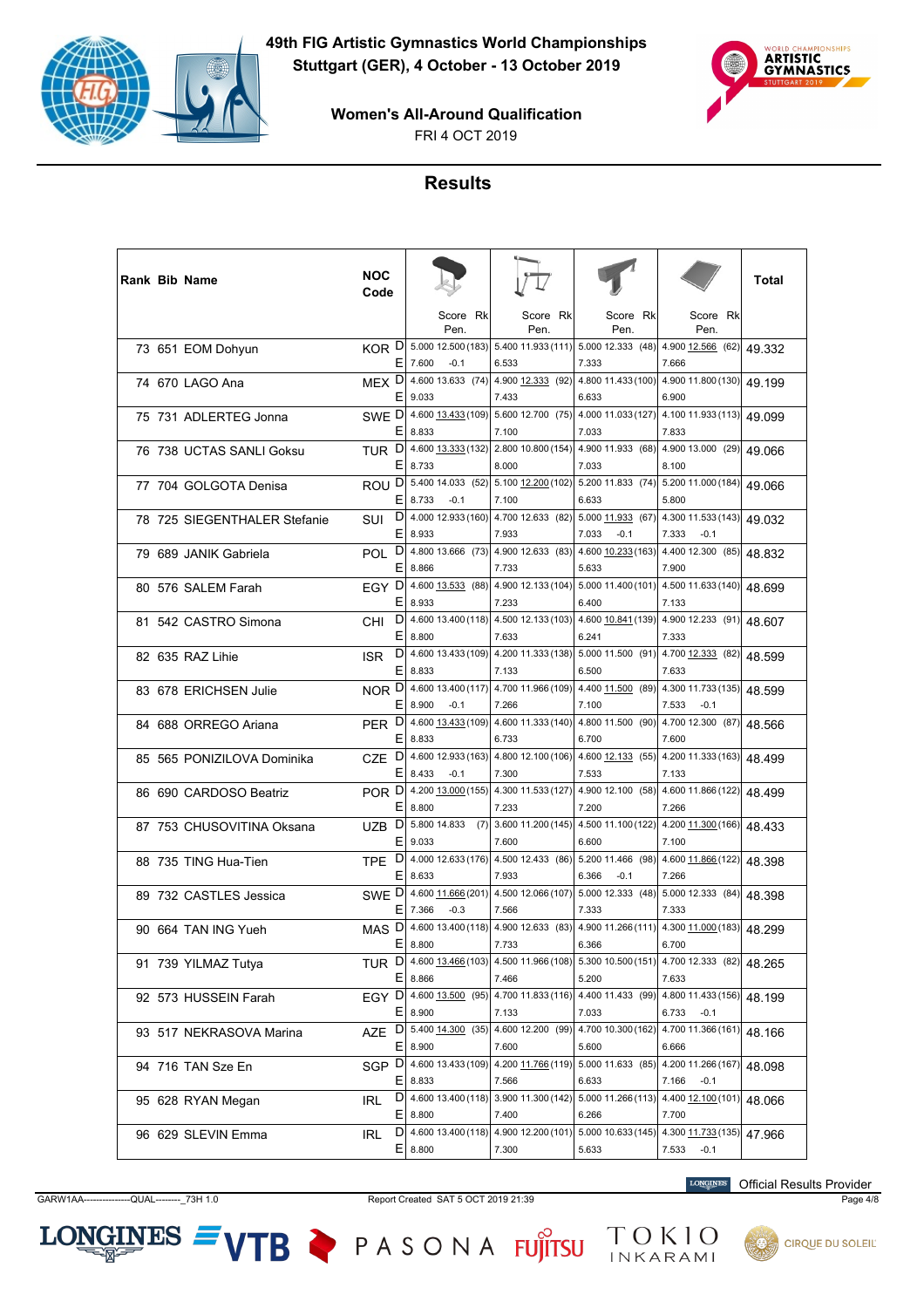



FRI 4 OCT 2019

## **Results**

|  | Rank Bib Name                  | NOC<br>Code      |         |                                   |                                                                   |                                                                   |                                       | Total  |
|--|--------------------------------|------------------|---------|-----------------------------------|-------------------------------------------------------------------|-------------------------------------------------------------------|---------------------------------------|--------|
|  |                                |                  |         | Score Rk<br>Pen.                  | Score Rk<br>Pen.                                                  | Score Rk<br>Pen.                                                  | Score Rk<br>Pen.                      |        |
|  | 97 525 TRAUKOVA Hanna          | <b>BLR</b>       | D<br>Ε  | 4.600 13.466 (103)<br>8.866       | 4.400 11.733 (121)<br>7.333                                       | 4.800 11.000 (130)<br>6.200                                       | 4.300 11.766 (132)<br>7.466           | 47.965 |
|  | 98 601 KHARENKOVA Maria        | GEO <sup>D</sup> | Ε       | 8.866                             | 4.000 12.866 (166) 3.000 10.766 (155) 5.000 12.033 (61)<br>7.766  | 7.033                                                             | 4.600 12.200 (94)<br>7.600            | 47.865 |
|  | 99 608 AFRATI Argyro           | GRE D            | Ε       | 8.900                             | 6.833                                                             | 4.600 13.500 (95) 4.600 11.433 (132) 4.800 11.066 (125)<br>6.266  | 4.500 11.866 (119)<br>7.466<br>$-0.1$ | 47.865 |
|  | 100 682 FISHWICK Maia          | <b>NZL</b>       | D<br>Ε  | 4.600 13.600 (78)<br>9.000        | 4.800 11.333 (141)<br>6.533                                       | 4.900 11.166 (119)<br>6.266                                       | 4.400 11.766 (134)<br>7.366           | 47.865 |
|  | 101 719 SAJN Adela             | SLO              | D<br>Ε  | 8.800<br>$-0.6$                   | 4.600 12.800 (167) 2.100 10.166 (174) 5.100 11.933 (69)<br>8.066  | 6.833                                                             | 4.700 12.933 (34)<br>8.233            | 47.832 |
|  | 102 683 MCGREGOR Courtney      | NZL              | D<br>Ε  | 5.000 13.933 (56)<br>8.933        | 6.400                                                             | 4.300 10.700 (159) 4.700 11.466 (97)<br>6.766                     | 4.400 11.700 (139)<br>7.400<br>$-0.1$ | 47.799 |
|  | 103 644 WILLIAMS Toni-Ann      | <b>JAM</b>       | D<br>Ε  | 4.600 13.666 (70)<br>9.066        | 3.900 11.800 (117)<br>7.900                                       | 5.000 10.166 (168)<br>5.166                                       | 4.600 12.166 (96)<br>7.566            | 47.798 |
|  | 104 553 ALVARADO Luciana       | CRC <sup>D</sup> | Ε       | 8.866                             | 4.600 13.466 (103) 4.400 11.933 (110) 4.500 11.266 (108)<br>7.533 | 6.766                                                             | 4.600 11.100 (182)<br>6.500           | 47.765 |
|  | 105 563 JIRIKOVA Lucie         | CZE              | D<br>E  | 8.800                             | 7.700                                                             | 4.200 13.000 (155) 4.200 11.900 (112) 4.600 10.900 (137)<br>6.300 | 4.500 11.933 (114)<br>7.433           | 47.733 |
|  | 106 718 KYSSELEF Tjasa         | <b>SLO</b>       | D<br>Ε  | 5.000 13.800 (64)<br>8.800        | 2.000 10.333 (170)<br>8.333                                       | 4.400 11.266 (107)<br>6.866                                       | 4.400 12.300 (85)<br>7.900            | 47.699 |
|  | 107 665 TRACIE Ang             | MAS <sub>D</sub> | Ε       | 8.633                             | 3.900 12.533 (179) 4.300 12.233 (96)<br>7.933                     | 4.400 10.000 (172)<br>5.600                                       | 4.600 12.633 (51)<br>8.033            | 47.399 |
|  | 108 729 BUNCE Chiara           | <b>SVK</b>       | D<br>Ε  | 8.766<br>$-0.1$                   | 6.500                                                             | 4.600 13.266 (141) 4.400 10.900 (151) 4.900 11.266 (111)<br>6.366 | 4.300 11.800 (128)<br>7.500           | 47.232 |
|  | 109 659 VIHROVA Elina          | LAT              | D<br>Ε  | 4.600 13.333 (132)<br>8.733       | 4.400 12.100 (105)<br>7.700                                       | 4.800 9.600 (185)<br>4.800                                        | 4.600 12.166 (96)<br>7.566            | 47.199 |
|  | 110 632 SAZONOVA Irina         | ISL              | D<br>Ε  | 8.766                             | 4.600 13.366 (128) 4.600 12.200 (99)<br>7.600                     | 4.900 9.666 (182)<br>4.866<br>$-0.1$                              | 4.500 11.966 (111)<br>7.466           | 47.198 |
|  | 111 543 SANTI Franchesca       | CHI              | D<br>Ε  | 8.900                             | 6.466                                                             | 5.400 14.300 (35) 4.200 10.666 (160) 4.300 10.975 (132)<br>6.675  | 4.500 11.166 (173)<br>6.966<br>$-0.3$ | 47.107 |
|  | 112 680 TRONRUD Maria          | NOR D            | Ε       | 4.000 12.733 (171)<br>8.733       | 4.200 11.900 (112)<br>7.700                                       | 4.200 11.033 (128)<br>6.833                                       | 4.200 11.433 (154)<br>7.333<br>$-0.1$ | 47.099 |
|  | 113 516 MAENNERSDORFER Marlies | AUT              | D<br>Ε  | 8.733                             | 4.600 13.333 (132) 4.500 10.600 (163)<br>6.100                    | 4.600 11.333 (104)<br>6.733                                       | 4.200 11.766 (131)<br>7.566           | 47.032 |
|  | 114 722 ELPITIYA BADAL, D.     | SRI              | D<br>Е  | 8.600                             | 6.350                                                             | 4.800 13.400 (126) 4.400 10.750 (156) 4.600 10.733 (142)<br>6.133 | 4.800 12.133 (100)<br>7.333           | 47.016 |
|  | 115 698 DIAZ Karelys           | PUR D            | Ε       | 4.600 13.500 (95)<br>8.900        | 4.200 11.400 (133)<br>7.200                                       | 3.900 10.066 (169)<br>6.166                                       | 4.600 12.000 (108)<br>7.400           | 46.966 |
|  | 116 555 SALAS Heika del Sol    | CRC <sub>D</sub> | Ε       | 4.000 12.700 (173)<br>8.700       | 5.200 12.266 (95)<br>7.066                                        | 4.600 10.833 (140)<br>6.233                                       | 4.200 11.166 (174)<br>6.966           | 46.965 |
|  | 117 609 KATSALI Elvira         |                  | Ε       | GRE D 3.500 12.100 (193)<br>8.600 | 6.466                                                             | 3.800 10.266 (172) 5.000 12.266 (52)<br>7.266                     | 4.500 12.200 (92)<br>7.700            | 46.832 |
|  | 118 610 XOULOGI Ioanna         | GRE D            | Ε       | 4.000 12.500 (181)<br>8.500       | 3.400 11.066 (148)<br>7.666                                       | 5.000 10.566 (147)<br>5.566                                       | 4.600 12.666 (49)<br>8.066            | 46.798 |
|  | 119 586 LEINONEN Maija         | FIN              | D<br>E, | 4.200 12.566 (177)<br>8.366       | 7.666                                                             | 4.200 11.866 (115) 4.700 11.100 (123)<br>6.400                    | 4.300 11.266 (168)<br>6.966           | 46.798 |
|  | 120 587 NIEMINEN Nitta         | FIN              | E.      | $D$ 4.600 13.066 (154)<br>8.466   | 7.100                                                             | 4.600 11.700 (123) 4.800 11.633 (84)<br>6.833                     | 4.400 10.300 (194)<br>6.500<br>$-0.6$ | 46.699 |

GARW1AA---------------QUAL--------\_73H 1.0 Report Created SAT 5 OCT 2019 21:39 Page 5/8

 $LONGINES =$ 

VTB PASONA FUJITSU TOKIO

**LONGINES** Official Results Provider

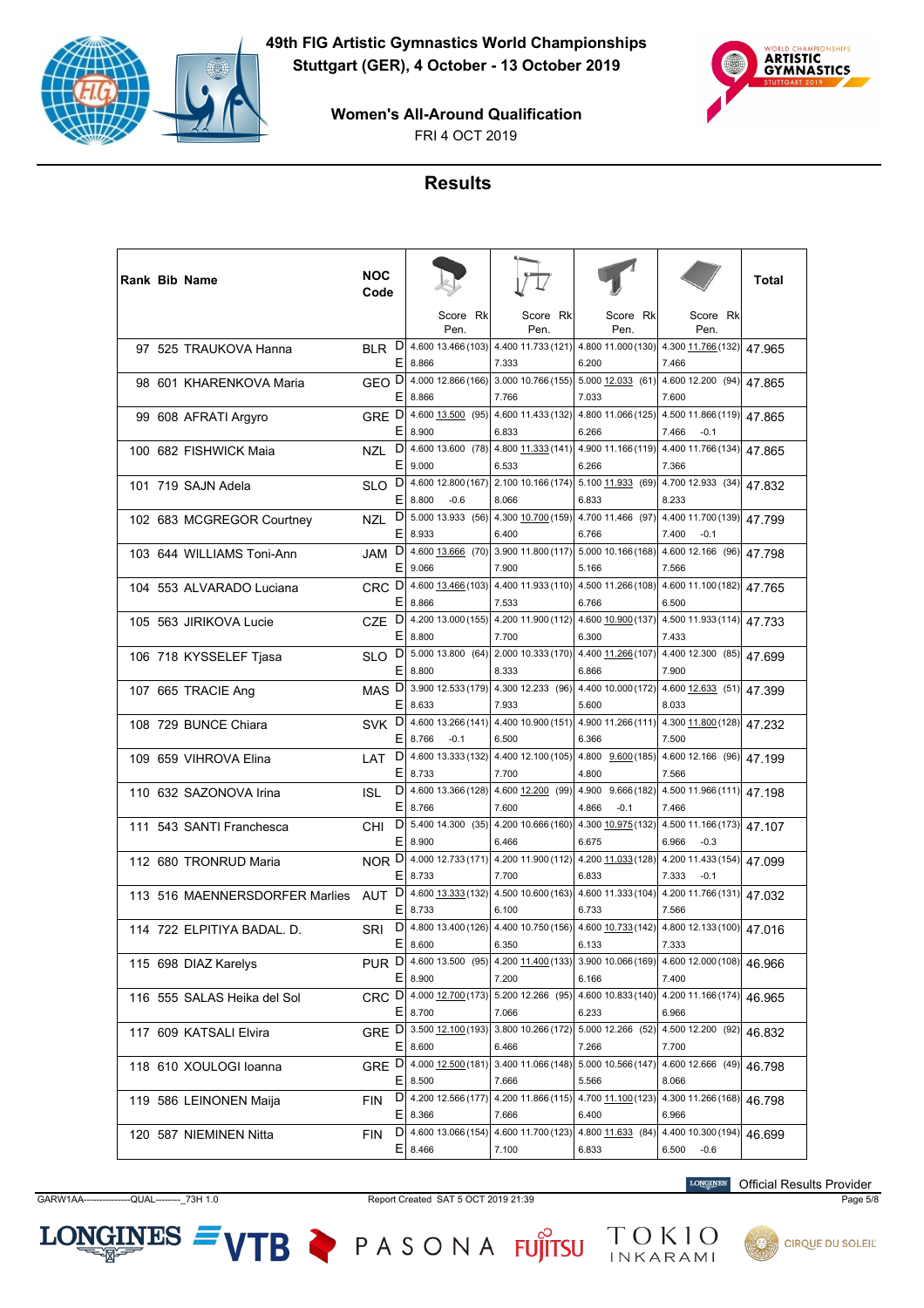



FRI 4 OCT 2019

# **Results**

|  | Rank Bib Name                | NOC<br>Code      |         |                                               |                                               |                                                                   |                                       | Total  |
|--|------------------------------|------------------|---------|-----------------------------------------------|-----------------------------------------------|-------------------------------------------------------------------|---------------------------------------|--------|
|  |                              |                  |         | Score Rk<br>Pen.                              | Score Rk<br>Pen.                              | Score Rk<br>Pen.                                                  | Score Rk<br>Pen.                      |        |
|  | 121 686 COLLANTES DE RIGL.   | PER D            | Ε       | $4.600 \underline{13.566}$ (81)<br>8.966      | 7.066                                         | 4.100 11.166 (147) 4.100 9.300 (190)<br>5.200                     | 4.800 12.566 (61)<br>7.766            | 46.598 |
|  | 122 613 PALACIOS Ana Irene   | GUA <sup>D</sup> | E.      | 5.400 14.033 (54)<br>8.633                    | 6.933                                         | 4.400 11.333 (139) 5.000 10.066 (170)<br>5.166<br>$-0.1$          | 4.800 11.166 (175)<br>6.566<br>$-0.2$ | 46.598 |
|  | 123 734 LAI Chin             | <b>TPE</b>       | D<br>Е  | 4.600 13.166 (148)<br>8.566                   | 5.600                                         | 4.100 9.700 (186) 5.200 12.233 (53)<br>7.033                      | 4.700 11.466 (152)<br>6.766           | 46.565 |
|  | 124 627 MOLLOY Kate          | <b>IRL</b>       | D<br>Ε  | 4.000 12.533 (178)<br>8.833<br>$-0.3$         | 7.733                                         | 3.100 10.833 (152) 4.800 11.133 (121) 4.100 11.833 (125)<br>6.333 | 7.733                                 | 46.332 |
|  | 125 679 SOEDERSTROEM Julie   | NOR <sub>D</sub> | E.      | 4.800 13.133 (151)<br>8.433<br>$-0.1$         | 6.533                                         | 4.200 10.733 (157) 4.400 10.433 (154)<br>6.033                    | 4.500 11.900 (116)<br>7.400           | 46.199 |
|  | 126 687 DIAZ Fabiola         | PER D            | Е       | 4.600 13.233 (144)<br>8.633                   | 6.233                                         | 3.800 10.033 (178) 5.100 12.300 (51)<br>7.200                     | 3.700 10.500 (193)<br>6.800           | 46.066 |
|  | 127 625 NAYAK Pranati        | <b>IND</b>       | D<br>Е  | 5.800 14.200 (44)<br>8.500<br>$-0.1$          | 6.366                                         | 4.200 10.566 (164) $\mid$ 4.500 9.933 (174)<br>5.433              | 4.300 11.133 (179)<br>6.833           | 45.832 |
|  | 128 577 TAMAN Nancy Taman    | EGY D            | E.      | 5.400 13.900 (58)<br>8.800<br>$-0.3$          | 7.233                                         | 4.200 11.433 (131) 4.100 10.166 (167)<br>6.066                    | 4.300 10.300 (195)<br>6.300<br>$-0.3$ | 45.799 |
|  | 129 733 FANG Ko-Ching        | TPE              | D<br>Е  | 4.600 13.400 (118)<br>8.800                   | 7.466                                         | 4.300 11.766 (120) 4.700 8.666 (199)<br>3.966                     | 4.700 11.933 (115)<br>7.233           | 45.765 |
|  | 130 700 MEJIAS Paula         | PUR D            | E.      | 4.400 11.433 (203)<br>7.333<br>$-0.3$         | 6.266                                         | 4.300 10.566 (165) 4.600 10.933 (134) 5.100 12.700 (47)<br>6.333  | 7.600                                 | 45.632 |
|  | 131 759 TRAN Doan Quynh Nam  | <b>VIE</b>       | E.      | $D$   4.200 12.933 (162)<br>8.733             | 5.733                                         | 4.400 10.133 (176) 5.300 10.533 (148)<br>5.333<br>$-0.1$          | 4.800 11.866 (120)<br>7.366<br>$-0.3$ | 45.465 |
|  | 132 624 DAS Pranati          | <b>IND</b>       | D<br>Е  | 4.200 13.000 (155)<br>8.800                   | 3.200 9.916 (182) 3.900 10.866 (138)<br>6.716 | 6.966                                                             | 4.400 11.466 (151)<br>7.066           | 45.248 |
|  | 133 708 RANKOE Mammule       | <b>RSA</b>       | D<br>E. | 3.700 11.300 (205)<br>7.600                   | 7.100                                         | 4.500 11.600 (125) 4.700 11.033 (129)<br>6.333                    | 4.100 11.300 (165)<br>7.200           | 45.233 |
|  | 134 660 STALINKEVICIUTE Egle | LTU              | D<br>E. | 4.400 12.666 (175)<br>8.566<br>$-0.3$         | 6.466                                         | 4.500 10.966 (150) 5.100 9.400 (188)<br>4.300                     | 4.500 12.200 (92)<br>7.700            | 45.232 |
|  | 135 755 DE SOUSA Katriel     | <b>VEN</b>       | D<br>Е  | 4.600 13.000 (159)<br>8.400                   | 6.366                                         | 4.300 10.666 (161) 3.900 9.766 (177)<br>5.866                     | 4.500 11.800 (129)<br>7.300           | 45.232 |
|  | 136 661 VOSTRUCHOVAITE Agata | LTU              | D<br>Е  | 4.600 13.466 (103)<br>8.866                   | 7.133                                         | 3.700 10.833 (153) 3.800 9.933 (173)<br>6.133                     | 4.300 10.966 (185)<br>6.766<br>$-0.1$ | 45.198 |
|  | 137 662 MORDENTI Celeste     | LUX <sup>D</sup> | Е       | 8.900                                         | 7.000                                         | 4.200 13.100 (152) 3.500 10.500 (167) 4.500 10.033 (171)<br>5.533 | 4.200 11.400 (158)<br>7.200           | 45.033 |
|  | 138 554 MONTOYA Camila       | CRC              | D<br>Ε  |                                               |                                               | 4.600 13.400 (118) 4.400 10.733 (158) 4.500 9.633 (183)<br>5.133  | 4.400 11.266 (169)<br>6.866           | 45.032 |
|  | 139 657 DUBOVA Anastasija    | LAT              | D<br>Е  | 8.800<br>3.700 12.233 (189)                   | 6.333<br>3.700 10.133 (175)                   | 4.500 11.466 (95)                                                 | 3.500 11.166 (172)                    | 44.998 |
|  | 140 550 MESA Angelica        |                  |         | 8.533<br>COL D 3.500 12.166 (192)             | 6.433                                         | 6.966<br>4.400 11.733 (121) 3.200 9.666 (181)                     | 7.666<br>3.900 11.333 (162)           | 44.898 |
|  | 141 623 IRFANALUTHFI Rifda   | INA              |         | $E$   8.666<br>$D$ 4.600 13.266 (142)         | 7.333<br>3.300 11.333 (137)                   | 6.466<br>4.900 8.733 (198)                                        | 7.433<br>4.500 11.500 (148)           | 44.832 |
|  | 142 558 PHILASSIDES Gloria   | CYP <sub>D</sub> | E.      | 8.666<br>3.700 12.333 (187)                   | 8.033<br>2.600 10.033 (177)                   | 3.833<br>4.700 10.700 (143)                                       | 7.000<br>4.200 11.733 (137)           | 44.799 |
|  | 143 551 RODRIGUEZ Nataly     |                  | Е       | 8.633<br>COL D 4.600 13.233 (144)             | 7.433                                         | 6.000<br>4.300 11.366 (136) 4.700 9.066 (195)                     | 7.533<br>4.400 11.133 (178)           | 44.798 |
|  | 144 717 BELAK Teja           | SLO              |         | $E$   8.633<br>D 5.400 14.333 (34)<br>E 8.933 | 7.066                                         | 4.366<br>4.300 7.833 (200) 4.400 11.466 (94)                      | 7.033<br>$-0.3$<br>4.500 11.133 (180) | 44.765 |
|  |                              |                  |         |                                               | 3.533                                         | 7.066                                                             | 6.633                                 |        |

GARW1AA---------------QUAL--------\_73H 1.0 Report Created SAT 5 OCT 2019 21:39 Page 6/8

 $LONGINES =$ 

**LONGINES** Official Results Provider



VTB PASONA FUJITSU TOKIO

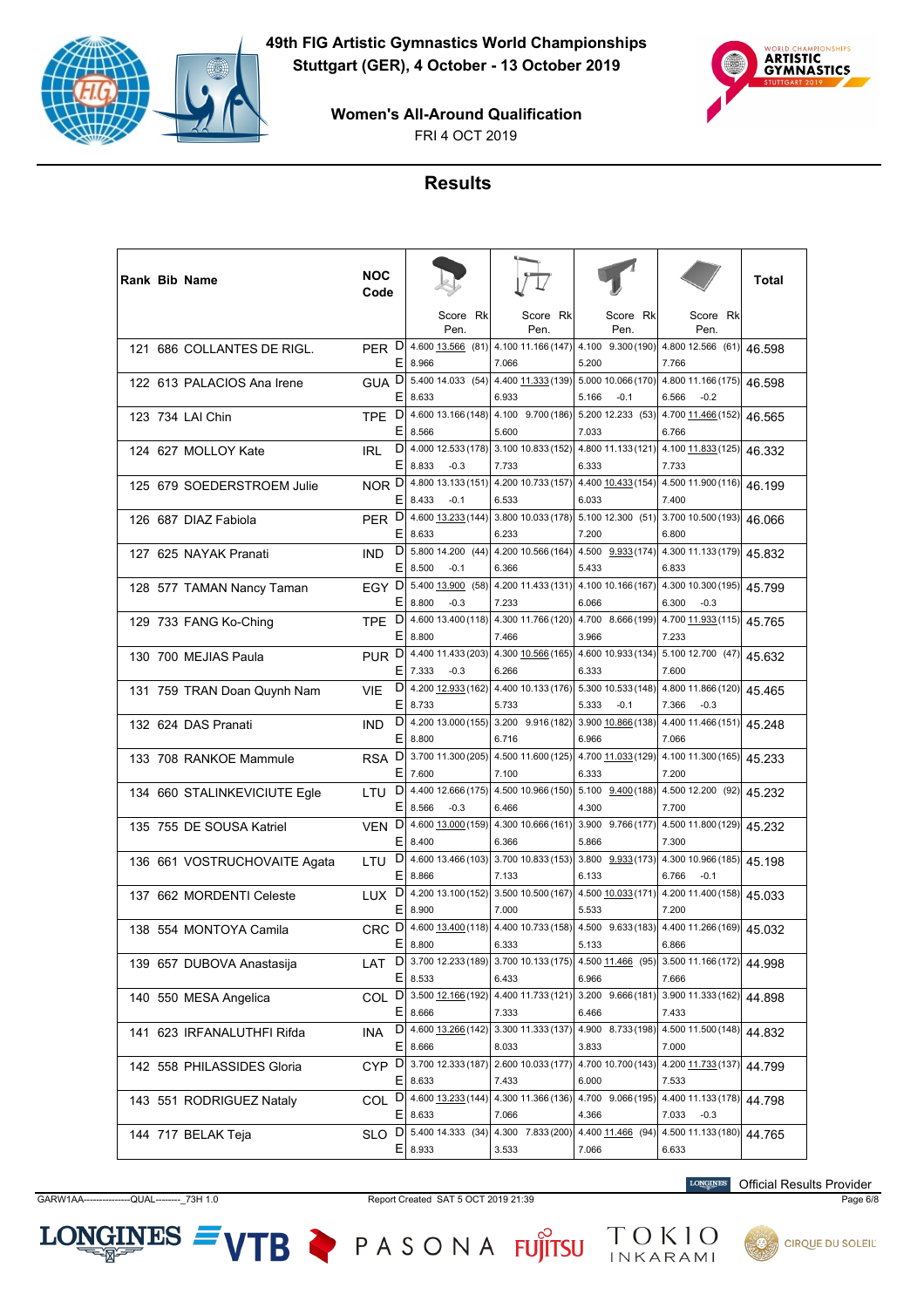



FRI 4 OCT 2019

# **Results**

|  | Rank Bib Name                | NOC<br>Code       |         |                                                |                                                                       |                                                                                  |                                        | Total  |
|--|------------------------------|-------------------|---------|------------------------------------------------|-----------------------------------------------------------------------|----------------------------------------------------------------------------------|----------------------------------------|--------|
|  |                              |                   |         | Score Rk<br>Pen.                               | Score Rk<br>Pen.                                                      | Score Rk<br>Pen.                                                                 | Score Rk<br>Pen.                       |        |
|  | 145 643 RICHMON Kiara        | JAM               | D<br>Ε  | 8.800                                          | 7.466                                                                 | 4.000 12.800 (168) 4.000 11.466 (128) 4.200 9.233 (192)<br>5.033                 | 4.000 11.133 (177)<br>7.133            | 44.632 |
|  | 146 578 GRANDE Alexa         | ESA               | D<br>Е  | 8.700                                          | 5.733                                                                 | 4.600 13.300 (138) 3.300 9.033 (192) 4.600 10.833 (140)<br>6.233                 | 4.600 11.366 (160)<br>6.866<br>$-0.1$  | 44.532 |
|  | 147 757 DO van Anh           | <b>VIE</b>        | D<br>E  | 8.700                                          | 4.600 13.300 (138) 4.100 9.600 (187)<br>5.500                         | 4.800 9.533 (187)<br>4.733                                                       | 4.100 11.700 (138)<br>7.600            | 44.133 |
|  | 148 754 KHALILOVA Ominakhon  | <b>UZB</b>        | D<br>Ε  | 8.633                                          | 5.133                                                                 | 3.700 12.333 (187) 3.500 8.633 (196) 5.000 10.966 (133)<br>5.966                 | 4.500 12.033 (106)<br>7.533            | 43.965 |
|  | 149 526 COLE Kaylee          | BOL               | D<br>Е  | 8.866<br>$-0.1$                                | 7.800                                                                 | 4.600 13.366 (127) 2.700 10.500 (166) 4.200 8.533 (201)<br>4.433<br>$-0.1$       | 4.200 11.500 (147)<br>7.300            | 43.899 |
|  | 150 612 DEL VALLE Kimberly   | GUA D             | Ε       | 4.600 13.200 (146)<br>8.600                    | 6.100                                                                 | 4.100 10.200 (173) 4.300 8.933 (197)<br>4.633                                    | 4.600 11.533 (144)<br>7.233<br>$-0.3$  | 43.866 |
|  | 151 752 ULMASOVA Indira      | UZB               | D<br>Ε  | 8.600                                          | 5.266                                                                 | 4.600 13.200 (146) 3.400 8.666 (194) 4.600 10.433 (156)<br>5.833                 | 4.500 11.533 (145)<br>7.033            | 43.832 |
|  | 152 760 AGBA Annabel         | NGR <sub>D</sub>  | Е       | 8.533                                          | 5.900                                                                 | 4.600 13.133 (150) 3.900 9.800 (183) 4.100 10.316 (161)<br>6.216                 | 3.900 10.575 (191)<br>6.775<br>$-0.1$  | 43.824 |
|  | 153 634 LAVY Meitar          | <b>ISR</b>        | D<br>E  | 8.600                                          | 6.100                                                                 | 4.400 13.000 (158) 3.600 9.700 (185) 4.500 9.366 (189)<br>4.866                  | 4.400 11.500 (146)<br>7.400<br>$-0.3$  | 43.566 |
|  | 154 534 MADSEN Laney         | <b>BUL</b>        | D<br>Ε  | 4.800 13.400 (125)<br>8.700<br>$-0.1$          | 5.166                                                                 | 2.400 7.566 (201) 4.600 11.233 (115)<br>6.633                                    | 4.800 11.333 (164)<br>6.533            | 43.532 |
|  | 155 588 OJALA Rosanna        | <b>FIN</b>        | D<br>Ε  | 4.200 11.333 (204)                             | 6.133                                                                 | 4.200 10.333 (171) 4.000 10.400 (157)<br>6.400                                   | 3.800 11.433 (153)<br>7.633            | 43.499 |
|  | 156 566 GILBERG Victoria     | <b>DEN</b>        | D<br>Ε  | 7.733<br>$-0.6$<br>4.000 12.700 (173)<br>8.700 | 7.000                                                                 | 2.100 9.100 (191) 4.500 10.200 (165)<br>5.700                                    | 4.300 11.133 (176)<br>7.133<br>$-0.3$  | 43.133 |
|  | 157 720 RAJCIC Aleksandra    | SRB               | D<br>Ε  | 8.133                                          | 7.500                                                                 | 3.700 11.833 (200) 4.400 11.900 (114) 3.600 9.733 (178)<br>6.133                 | 4.000<br>9.666(199)<br>5.966<br>$-0.3$ | 43.132 |
|  | 158 541 RUTTY Raegan         | CAY D             | Е       | 8.400                                          | 7.200                                                                 | 3.700 12.100 (194) 2.800 10.000 (180) 4.000 10.166 (166)<br>6.166                | 3.900 10.800 (188)<br>7.300<br>$-0.4$  | 43.066 |
|  | 159 579 RUANO Paola          | <b>ESA</b>        | D<br>Ε  | 8.700                                          | 4.200 12.900 (165) 4.100 9.333 (189)<br>5.233                         | 4.700 9.700 (180)<br>5.000                                                       | 3.900 11.100 (181)<br>7.200            | 43.033 |
|  | 160 501 NAIR Sofia           | ALG               | D<br>Ε  | 8.933                                          | 5.733                                                                 | 4.000 12.933 (160) 2.400 8.133 (198) 3.800 10.433 (153)<br>6.633                 | 4.100 11.466 (149)<br>7.366            | 42.965 |
|  | 161 507 ASSADOURIAN Anahit   | ARM <sub>D</sub>  | Е       | 8.466                                          | 8.066                                                                 | 3.500 11.966 (197) 1.700 9.766 (184) 3.900 9.833 (176)<br>5.933                  | 3.900 11.400 (157)<br>7.500            | 42.965 |
|  | 162 552 VILLEGAS Maria       | COL               | D<br>Ε  |                                                |                                                                       | 4.600 11.600 (202) 4.200 11.366 (135) 4.300 9.008 (196)                          | 4.400 10.933 (186)                     | 42.907 |
|  | 163 611 BONIFASI Marcela     | GUA <sup>DI</sup> |         | 7.300<br>$-0.3$<br>8.533                       | 7.166                                                                 | 4.708<br>3.500 12.033 (195) 4.100 9.966 (181) 5.200 9.300 (191)                  | 6.533<br>4.600 11.400 (159)            | 42.699 |
|  | 164 568 WINTHER Emilie       |                   | Ε       |                                                | 5.866                                                                 | 4.200<br>$-0.1$<br>DEN D 3.500 12.200 (191) 3.800 10.500 (168) 3.800 9.166 (193) | 6.900<br>$-0.1$<br>4.100 10.700 (189)  | 42.566 |
|  | 165 567 KAJOE Victoria       |                   | Е       | 8.700<br>DEN D 3.700 12.233 (189)              | 6.700                                                                 | 5.366<br>3.300 9.400 (188) 4.300 10.366 (159)                                    | 6.600<br>4.300 10.200 (197)            | 42.199 |
|  | 166 658 RIBALCENKO Marija    | LAT               | E.<br>D | 8.533<br>4.200 11.900 (199)                    | 6.100<br>4.400 10.033 (179) 4.700 9.600 (184)                         | $-0.1$<br>6.166                                                                  | 6.200<br>$-0.3$<br>4.200 10.600 (190)  | 42.133 |
|  | 167 745 CEDRES Pierina       |                   | Е       | 7.700                                          | 5.633<br>URU D 3.700 12.400 (185) 4.200 9.166 (190) 4.300 8.600 (200) | 5.000<br>$-0.1$                                                                  | 6.400<br>4.000 11.233 (170)            | 41.399 |
|  | 168 721 ZIVADINOVIC Kristina |                   |         | $E$   8.700<br>SRB D 3.700 12.466 (184)        | 4.966                                                                 | 4.300<br>1.200 6.641 (203) 4.700 10.433 (155)                                    | 7.233<br>4.400 11.200 (171)            | 40.740 |
|  |                              |                   |         | $E$ 8.766                                      | 5.741<br>$-0.3$                                                       | 5.833<br>$-0.1$                                                                  | 7.100<br>$-0.3$                        |        |

**LONGINES** Official Results Provider

TOKIO<br>INKARAMI

 $LONGINES =$ 

VTB PASONA FUJITSU